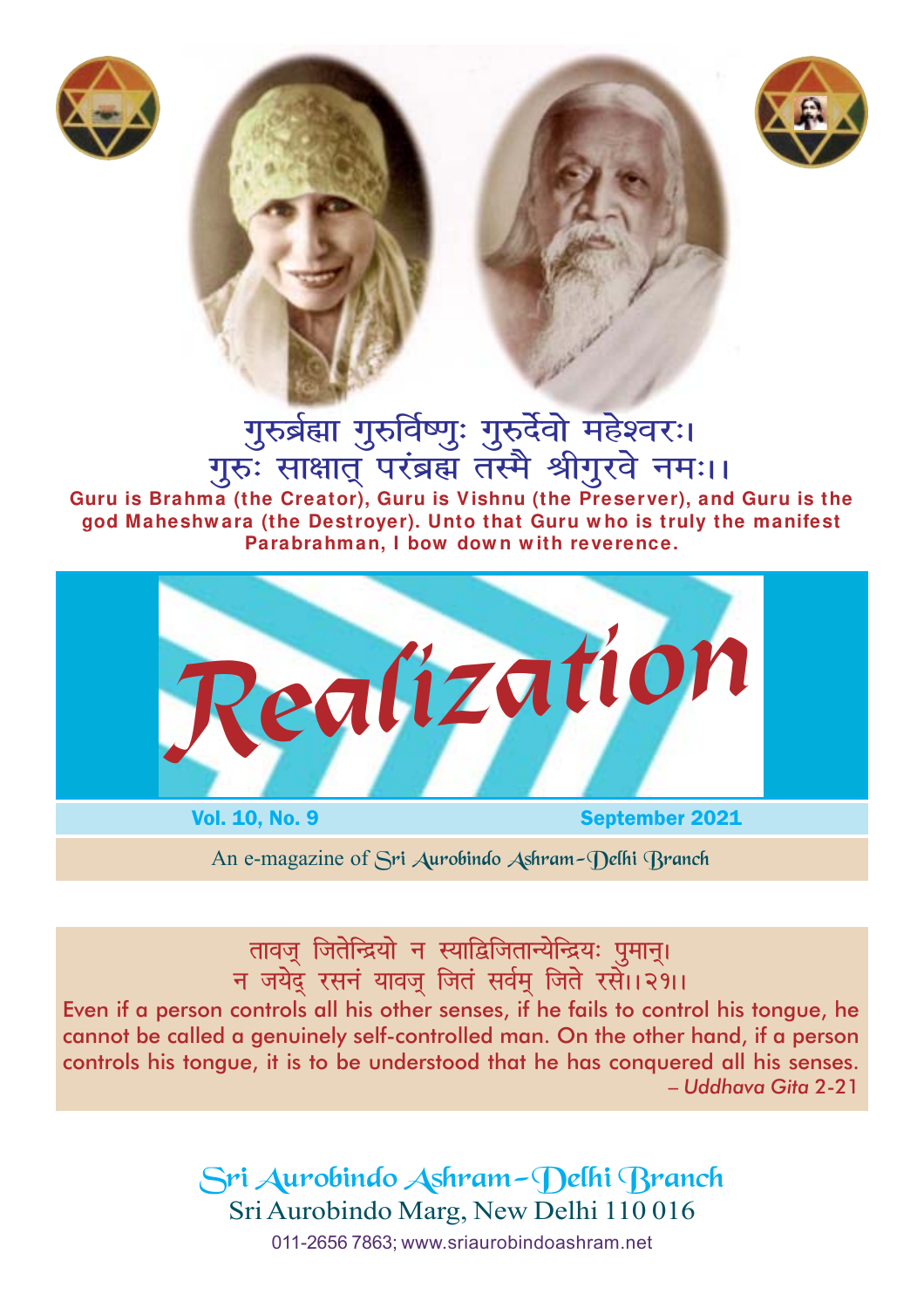# **Ongoing & Forthcoming Events September 2021**

|                                                                 |                                                                      | <b>Meditation &amp; Satsang venue: Meditation Hall</b>                         |  |  |  |  |
|-----------------------------------------------------------------|----------------------------------------------------------------------|--------------------------------------------------------------------------------|--|--|--|--|
| <b>Monday – Saturday</b>                                        | $7 - 7:30$ pm                                                        | <b>Collective Meditation</b>                                                   |  |  |  |  |
|                                                                 |                                                                      | <b>Sunday Meditation &amp; Discourses 10 am, Livestream link:</b>              |  |  |  |  |
|                                                                 |                                                                      | www.facebook.com/Sri AurobindoAshramDelhiBranch/live/                          |  |  |  |  |
| Sep 05<br><b>Musical Offering</b>                               | A talk based on Sri Aurobindo's The Synthesis of Yoga                | Dr. Mankul Goyal<br>Mss. Dipanvita & Basudhara Munshi                          |  |  |  |  |
| <b>The Last Renunciation</b><br>Sep 12                          |                                                                      | Dr. Mithu Pal                                                                  |  |  |  |  |
|                                                                 | (Based on the Mother's Prayers & Meditations, Prayer of 12 May 1914) |                                                                                |  |  |  |  |
| <b>Musical Offering</b>                                         |                                                                      | Dr. Mithu Pal                                                                  |  |  |  |  |
| All Seems in Vain, Yet Endless is the Game<br>Sep <sub>19</sub> |                                                                      | Dr. Ramesh Bijlani                                                             |  |  |  |  |
| <b>Musical Offering</b>                                         | (Based on Sri Aurobindo's Savitri, Bk 2, Canto 6)                    | Ms. Premsheela                                                                 |  |  |  |  |
| Sep 26                                                          | How Does It Matter Whether One is at the Centre?                     | Dr. Mithu Pal                                                                  |  |  |  |  |
|                                                                 | (Based on the Mother's Prayers & Meditations, Prayer of 13 May 1914) |                                                                                |  |  |  |  |
| <b>Musical Offering</b>                                         |                                                                      | Dr. Mithu Pal                                                                  |  |  |  |  |
|                                                                 |                                                                      | <b>ONLINE CLASSES by Shri Prashant Khanna on FREE CONFERENCE CALL PLATFORM</b> |  |  |  |  |
| Thursdays: 02,09,16,23,30                                       | 11:15 am-12:15 pm                                                    | <b>Bhagvad Gita</b>                                                            |  |  |  |  |
|                                                                 |                                                                      | To join, please contact Dr. Sonia Gupta (+91 98103 05078)                      |  |  |  |  |
| <b>Saturdays: 04,11,18,25</b>                                   | $11:00$ am $-12$ noon                                                | <b>Sri Aurobindo's Sonnets</b>                                                 |  |  |  |  |
|                                                                 |                                                                      | To join, please contact Sri K.K. Sethi/Sri Satya Prakash (+91 88007 61046)     |  |  |  |  |
|                                                                 |                                                                      | Sri Aurobindo Ashram-Delhi Branch's social MEDIA LINKS                         |  |  |  |  |
| YouTube                                                         | https://youtube.com/sriaurobindoashramdelhibranch                    |                                                                                |  |  |  |  |
| Facebook                                                        | http://facebook.com/sriaurobindoashramdelhibranch                    |                                                                                |  |  |  |  |
| Instagram                                                       |                                                                      | https://www.instagram.com/sriaurobindoashramdelhibranch                        |  |  |  |  |
| Twitter<br>Website                                              | https://twitter.com/saadelhibranch<br>http://sriaurobindoashram.net/ |                                                                                |  |  |  |  |
| Micro Website                                                   | http://sriaurobindoashram.net/Mirra100/                              |                                                                                |  |  |  |  |
|                                                                 |                                                                      |                                                                                |  |  |  |  |
| <b>Ashram Library (Knowledge)</b>                               |                                                                      |                                                                                |  |  |  |  |
|                                                                 |                                                                      | Tuesday to Sunday Timings: 10:00 A.M. - 4:30 P.M.                              |  |  |  |  |
| (Monday closed)                                                 |                                                                      | <b>Contact: 2656 7863</b>                                                      |  |  |  |  |
|                                                                 |                                                                      |                                                                                |  |  |  |  |
|                                                                 |                                                                      |                                                                                |  |  |  |  |
| े श्रीस्मृति<br>Sri Smriti                                      |                                                                      |                                                                                |  |  |  |  |
|                                                                 |                                                                      |                                                                                |  |  |  |  |
| (Memorabilia of the Mother)                                     |                                                                      |                                                                                |  |  |  |  |
|                                                                 |                                                                      |                                                                                |  |  |  |  |
| <b>Open: Tuesday to Sunday</b>                                  |                                                                      |                                                                                |  |  |  |  |
| <b>Timing: 10 am - 12 noon</b>                                  |                                                                      |                                                                                |  |  |  |  |
|                                                                 |                                                                      |                                                                                |  |  |  |  |
| (Monday Closed)                                                 |                                                                      |                                                                                |  |  |  |  |

**Contact : 2656 7863**

Important Notice

Precautions to minimize the spread of coronavirus to be observed

**FROM**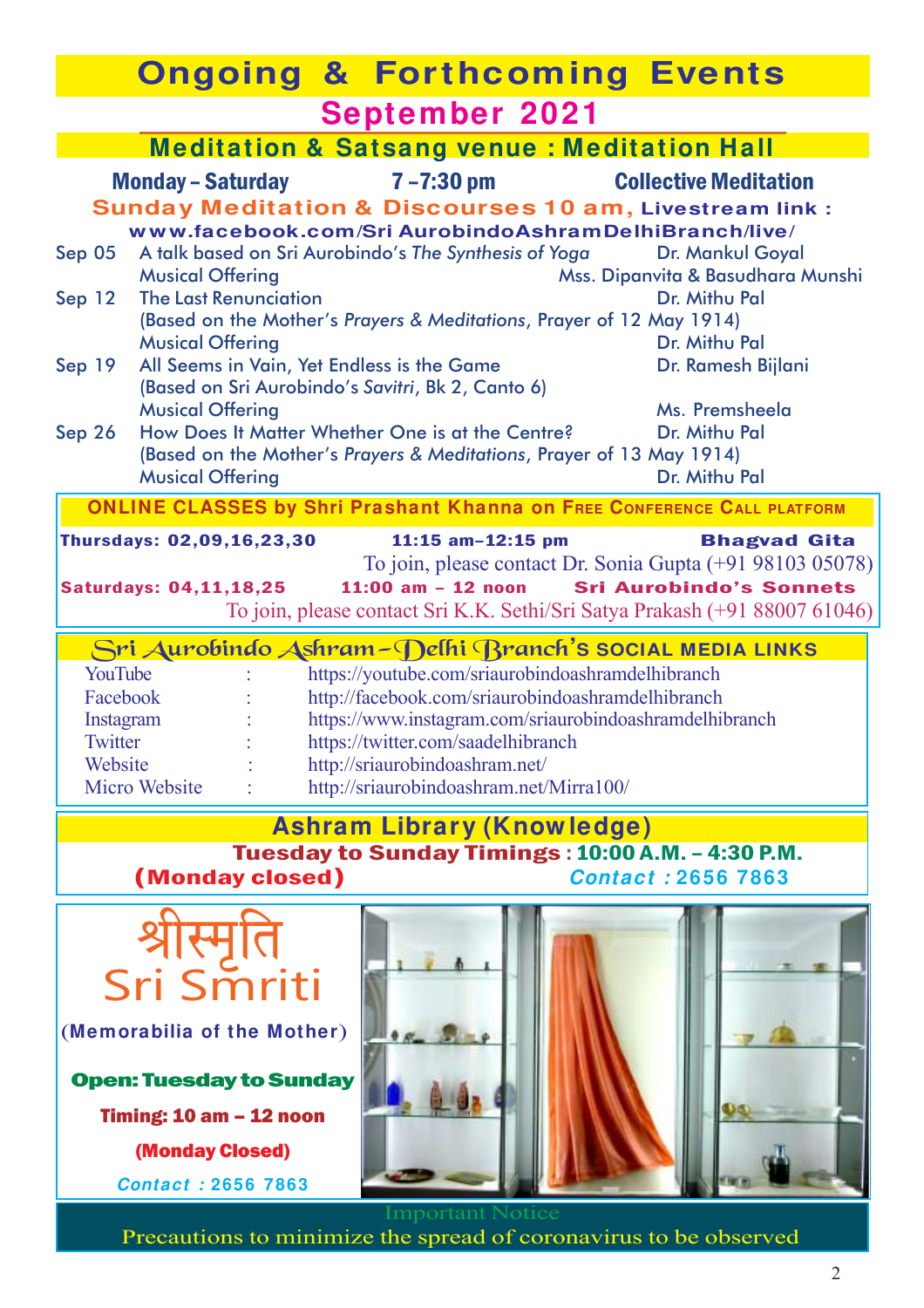| <b>Meditation Hall</b><br>Chacha ji's samadhi<br><b>Shrine Area</b><br><b>Meditation Hall</b> | Surendra Nath Jauhar's Mahasamadhi Da |  |  |  |  |
|-----------------------------------------------------------------------------------------------|---------------------------------------|--|--|--|--|
| in Tapasya courtyard                                                                          |                                       |  |  |  |  |
| Notice<br>of coronavirus to be observed                                                       |                                       |  |  |  |  |
|                                                                                               |                                       |  |  |  |  |

# **Matri Kala Mandir (MKM) CLASSES**

Corona Virus (COVID-19) outbreak has forced all Matri Kala Mandir classes in abeyance. Please make a status-check on the Ashram website, www.sriaurobindoashram.net.

# **The Mother's Integral Health Centre Activities**

#### Phone 011-2685 8563, Sanjeeb: 88005 52685, <tmihc2000@gmail.com>

## **Speciality Clinics**

| Tue/Thu/Sat |  |
|-------------|--|
| <b>Sat</b>  |  |
| <b>Wed</b>  |  |
| <b>Thu</b>  |  |
| Mon/Wed/Fri |  |

**Thursday** 10 am–12 noon **Allopathy** Sat 11 am–1 pm Ayurveda 10 am–12 noon Counselling 11 am–12 noon Eye specialist 11 am–1 pm Homeopathy

**FREE Virtual Medical Consultation w ith Dr. Tarun Baveja ON COVID, LIFESTYLE, PHYSICAL, OR PSYCHOLOGICAL ISSUES**

**Dr. Baveja, a general physician w ith over 30 years experience, has been w orking for The Mother's International School since 1996.** For appointment, pl. contact : Sanjeeb at 88005 52685; <tmihc2000@gmail.com>

**Round-the-Year classes on the Physical Practices of Yoga**

Mon/Wed/Fri 5:30–6:30 pm Ms. Deepa Bisht

Tue/Thu/Sat 6:45-7:45 am music chaudhary 6:45-7:45 am music method and music method of the Ms. Riva Chaudhary Mon/Wed/Fri 2012 11 am–12 noon Ms. Vidya Mundhra

### **Ongoing activities venue: ONLY on SKYPE (ID: tmihc2000)**

| <b>Monday</b>   | $4:00 - 4:45$ pm                                                                        | <b>Vivekachoodamani</b>     | <b>Discourse</b> | <b>Dr. Tarun Baveja</b> |  |
|-----------------|-----------------------------------------------------------------------------------------|-----------------------------|------------------|-------------------------|--|
| Tue/Thu         | $4:00 - 4:45$ pm                                                                        | <b>Aparokshanubhuti</b>     | <b>Discourse</b> | <b>Dr. Tarun Baveja</b> |  |
| Wed/Fri         | $4:00 - 4:45$ pm                                                                        | Tattva-Bodh                 | <b>Discourse</b> | <b>Dr. Tarun Baveja</b> |  |
| <b>Saturday</b> | $4:00 - 4:45$ pm                                                                        | <b>Bhagvad Gita Sadhana</b> | <b>Discourse</b> | <b>Dr. Tarun Baveja</b> |  |
| <b>Sunday</b>   | $4:00 - 4:45$ pm                                                                        | <b>Satsang</b>              | <b>Discourse</b> | <b>Dr. Tarun Baveja</b> |  |
|                 | Contact: 011-2685 8563; Ms. Swati Kohli <swatikohli3@gmail.com></swatikohli3@gmail.com> |                             |                  |                         |  |

## **Important Days in the Ashram 2021**

2 September (Thursday) 35th Anniversary of Shr

06:30 am Invocation by Premsheela 08:30 am Flower Offering and Havan 06:30 pm Lights of Aspiration 06:45 pm "Five Dreams of Sri Aurobindo" A Musical offering by Ashram Choir & Reading by Tara didi

Note: If it rains, Havan will be

Important Notice

Precautions to minimize the spread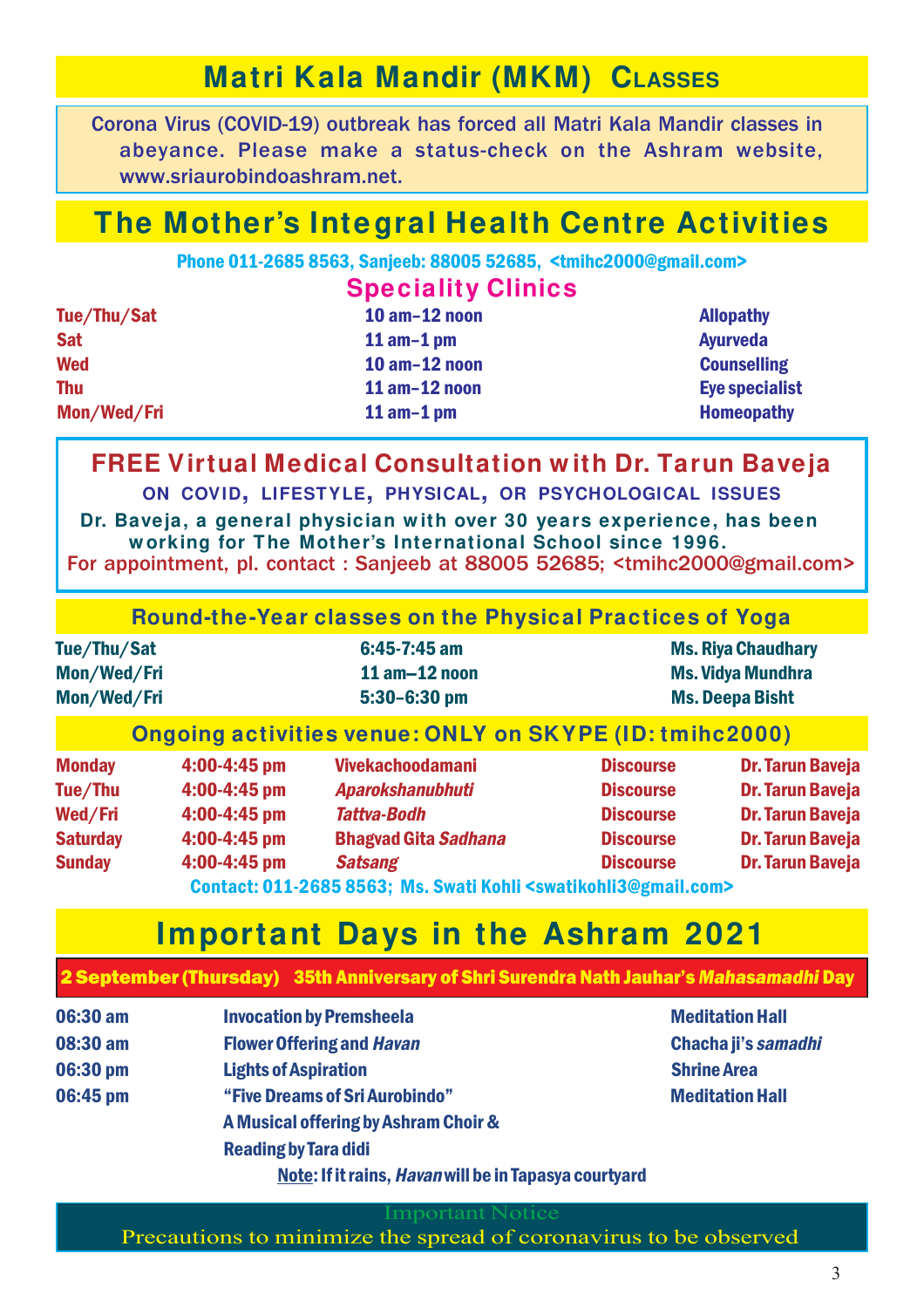## The Philosophy of the Upanishads Maya : the Principle of Phenomenal Existence (1)

Brahman then, let us suppose, has projected in Itself this luminous Shadow of Itself and has in the act (speaking always in the language of finite beings with its perpetual taint of Time, Space & Causality) begun to envisage Itself and consider Its essentialities in the light of attributes. He who is Existence, Consciousness, Bliss envisages Himself as existent, conscious, blissful. From that moment phenomenal manifestation becomes inevitable; the Unqualified chooses to regard Himself as qualified. Once this fundamental condition is granted, everything else follows by the rigorous logic of evolution; it is the one postulate which Vedanta demands. For this postulate once granted, we can see how the Absolute when it projects in itself this luminous Shadow called the Parabrahman, prepares the way for and as it were necessitates the evolution of this manifest world,—by bringing into play the great fundamental principle of Maya or Illusion. Under the play of that one principle translating itself into motion, the great transformation spoken of by the Upanishad becomes possible,—the One becomes the Many.

(But this one fundamental postulate is not easily conceded. The question which will at once spring up armed and gigantic in the European mind is the teleological objection, Why? All action implies a purpose; with what purpose did Brahman regard Himself as qualified? All Evolution is prompted by a desire, implies development, moves to an intelligible goal. What did Brahman who, being Absolute, is self-sufficing, desire, of what development didHe stand in need or to what goal doesHemove? This is, from the teleological standpoint, the great crux of any theory of the Universe which tries to start from an essential and original Unity; a gulf is left which the intellect finds it impossible to bridge. Certain philosophies do indeed attempt to bridge it by a teleological explanation. The Absolute One, it is argued, passes through the cycle of manifestation, because He then returns to His original unity *enriched* with a new store of experiences and impressions, richer in love, richer in knowledge, richer in deed. It is truly amazing that any minds should be found which can seriously flatter themselves with the serene illusion that this is philosophy. Anything more unphilosophical, more vicious in reasoning cannot be imagined. When the Veda, speaking not of the Absolute but of Brahman Hiranyagarbha, says that He was alone and grew afraid of His loneliness, it passes, as a daring poetical fancy; and this too might pass as a poetical fancy, but not as serious reasoning. It is no more than an unreasoning recoil from the European idea of absolute, impersonal Unity as a blank and empty Negation. To avoid this appalling conclusion, an Unity is imagined which can be at the same time, not phenomenally but in its ultimate reality, manifold, teeming with myriad memories. It is difficult to understand the precise argumentation of the idea, whether the One when He has reenteredHis unity, preserves His experiences in detail or in the mass, say, as a pulp or essence. But at any rate several radical incoherences are in its conception. The Absolute is imaged as a thing incomplete and awaking to a sense of Its incompleteness which It proceeds in a business-like way to remedy; subject therefore to Desire and subject also to Time in which It is now contained! As to the source whence these new impressions are derived which complete the incompleteness of Brahman, that is a still greater mystery. If it was out of Himself, then it was latent in Him, already existing unknown to Himself. One therefore presumes He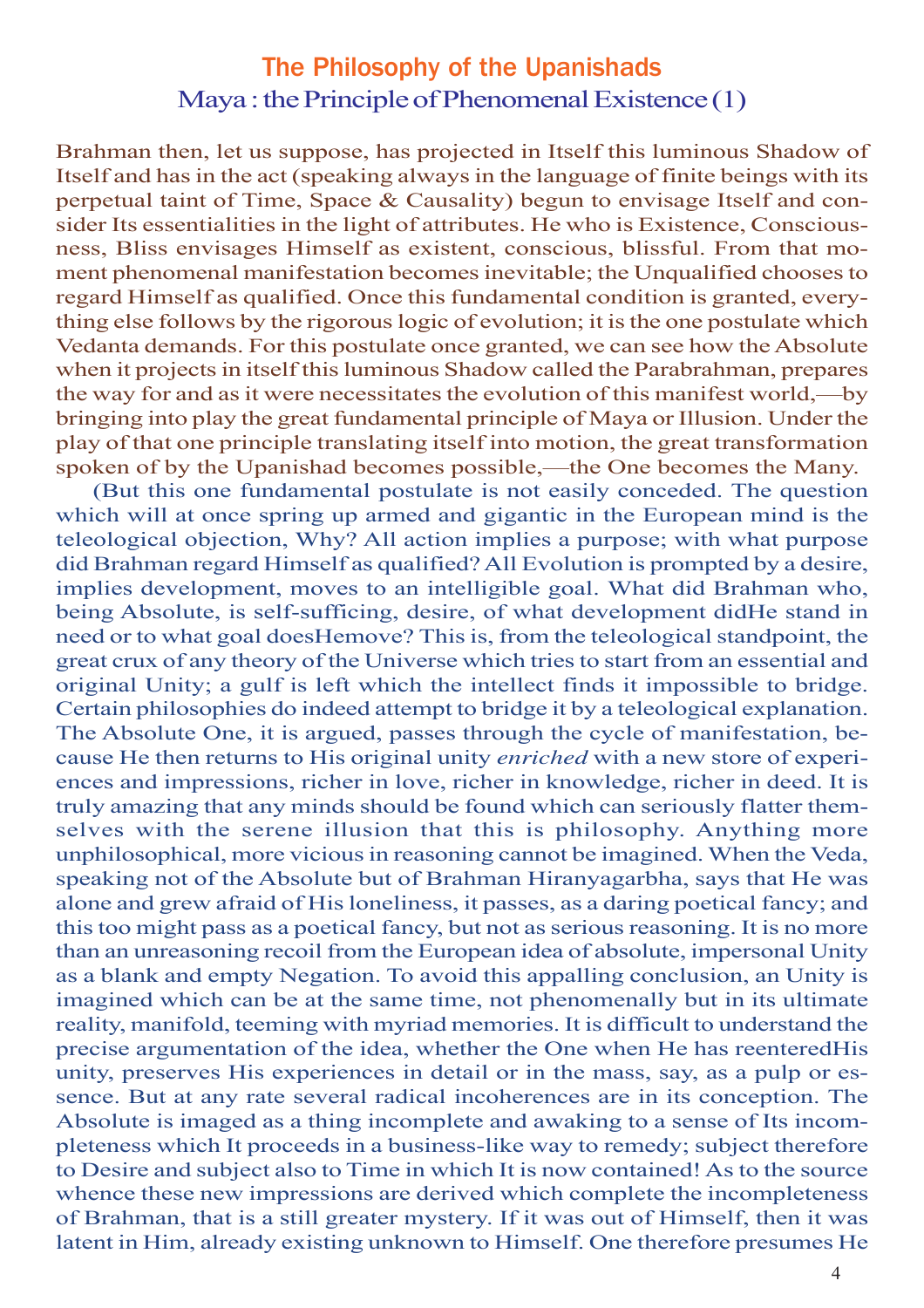produced in Himself, since there was no other place to produce them from, things which had no existence previously but now are; that which was not, became; out of nothing, something arose. This is not philosophy but theology; not reasoning, but faith. As faith it might pass; that God is omnipotent and can therefore literally create something out of nothing, is a dogma which one is at liberty to believe or reject, but it is outside the sphere of reasoning.)

There seems at first to be a fatal objection to the concession of this postulate; it seems really to evade the fundamental question of the problem of Existence or merely carry the beginning of the problem two steps farther back. For the great crux of the Universe is precisely the difficulty of understanding How and Why the One became Many, and we do not get rid of the difficulty by saying that it proceeds from the Unqualified willing to regard Himself as qualified. Even if the question How were satisfactorily met by the theory of Maya, the Why of the whole process remains. The goal of Evolution may have been determined,—it is, let us concede, the return of the Infinite upon Itself through the cycle of manifestation; but the beginning of Evolution is not accounted for, its utility is not made manifest. Why did the Absolute turn His face towards Evolution? There seems to be no possible answer to this inquiry; it is impossible to suggest any teleological reason why the Unqualified should will to look on Himself as qualified and so set the wheel of Evolution rolling,—at any rate any reason which would not be hopelessly at variance with the essential meaning of Absoluteness; and it is only an unphilosophic or imperfectly philosophic mind which can imagine that it has succeeded in the attempt. But the impossibility does not vitiate the theory of Maya; for the Vedantist parries this question of the Why with an unanswerable retort. The question itself, he says, as directed to the Brahman, is inadmissible and an impertinence. He, being Absolute, is in His very nature beyond Causality on which all ideas of need, utility, purpose depend, and to suppose purpose in Him is to question His transcendent and absolute nature: That which is beyond causality, has no need to act on a purpose. To catechise the Mighty Infinite as to why It chose to veil Its infinity in Maya, or to insist that the Universe shall choose between being utilitarian or not being at all, is absurd; it betrays a want of perfect intellectual lucidity. The question Why simply cannot arise.

But even when the question of utility is set aside, the intelligibility of the process is not established. The Unqualified willing to regard Himself as qualified is, you say, His Maya. But what is the nature of the process, intellectual or volitional, and how can an intellectual or volitional process be consistently attributed to the Absolute?—on this head at least one expects intellectual satisfaction. But the Vedantist strenuously denies the legitimacy of the expectation. If the "Will to regard" were put forward as a literal statement of a definable fact and its terms as philosophically precise, then the expectation would be justifiable. But the terms are avowedly poetical and therefore logically inadequate; they were merely intended to present the fact of Maya to the intellect in the imperfect and totally inadequate manner which is alone possible to finite speech and thought in dealing with the infinite. No intellectual or volitional process as we conceive will and intellect has really taken place. What then has happened? What is Maya? How came it into existence?

*– Sri Aurobindo*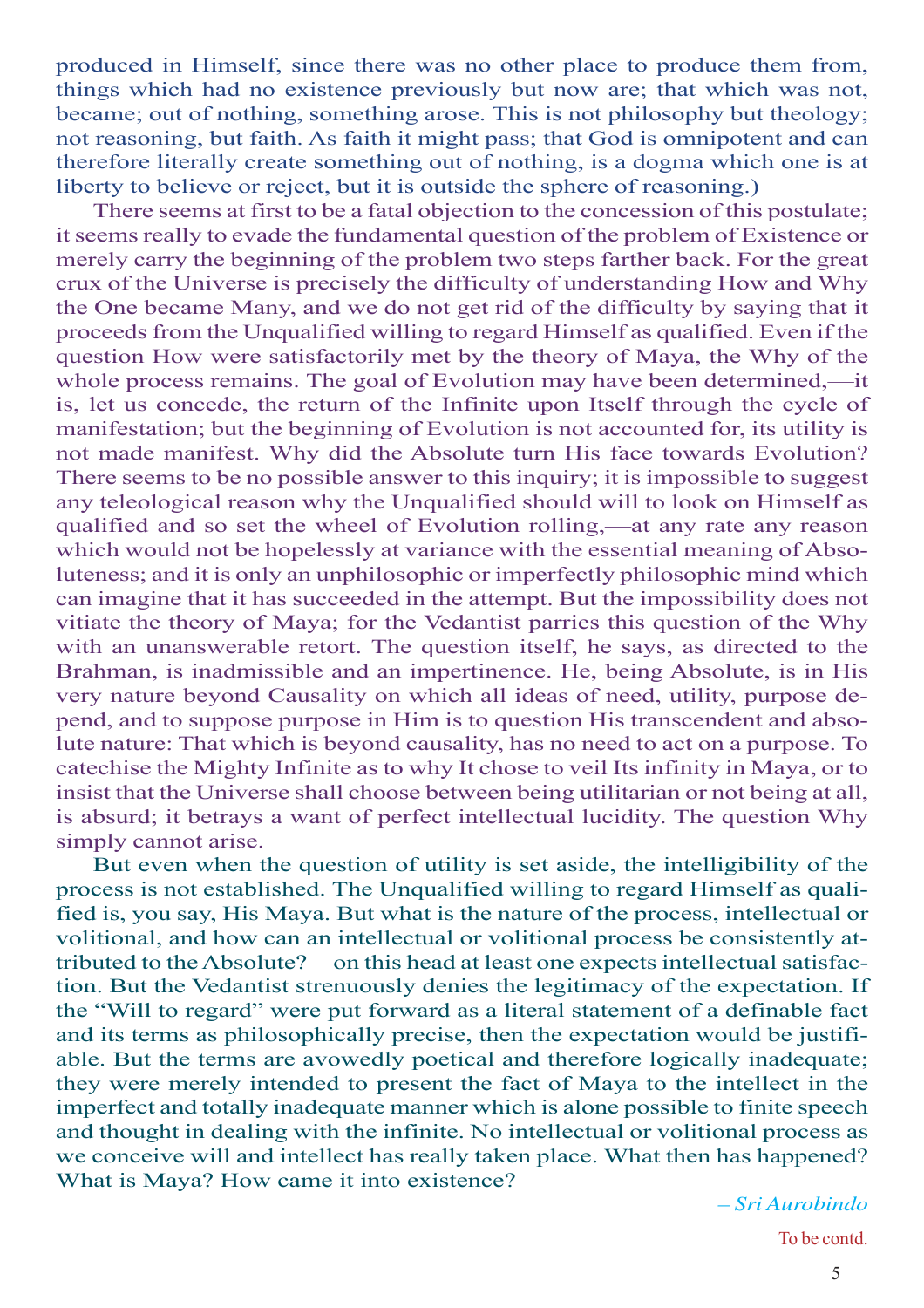## **Activities during July 16 – August 15, 2021**

**2ND ONLINE VISION IMPROVEMENT COURSE:** The Mother's Integral Health Centre's second online course was held from July 31-August 5, 2021. A total of 23 individuals in the age group of 8 – 68 registered and participated in the course on the ZOOM platform. The first day was given over to the PowerPoint presentation which elaborated on Dr. Bates' affirmation that, contrary to general belief that focusing errors cannot be removed or improved, it is entirely feasible to improve vision through judicious regimen of routines. An introduction to the routines and exercises to accomplish this was also a part of the first day's program. On the remaining five days, participants carried out the regimen with visual guidance through the ZOOM & video accessible at their residence. Participants were able to voice queries throughout the 60-75 minutes of daily schedule. On the last day, many voiced their satisfaction and appreciation of the Ashram's online program.



 Feedback comments included: "It was very good learning for me. I will try [to] use [these throughout] my life and I will share with other people also" [D.B.]; "I have attended vision improvement course which was held in month of July for about six days. I am using specs for almost 9 years and after the session I could really feel the improvement in my vision. Now I am practicing the excercise thrice a day and I am able to read the subtitles that are being displayed in the television which were initially not possible by me. This has brought more confidentce in me. I am very sure that I will enhance my vision very soon. My heartfelt thanks to my course instructor Dr. Nirankar Agarwal and the team for their guidance and complete support rendered throughout the course. Now I am eagerly looking for the next session" [E.M.]

**INTERNATIONAL YOUTH DAY, 12 AUGUST 2021 :** On the occasion of the International Youth Day, a public speaking competition was organized for those youngsters of the Ashram who have joined within the last few months. Of about 30 such youngsters, 13 took part in the competition. From the given topics, most chose to speak on Indian culture or on science & technology. The competition helped them overcome stage fright, and taught them how to organize their thoughts. Judges for the competition were Dr Ramesh Bijlani and Dr Aparna Roy, but the emphasis was

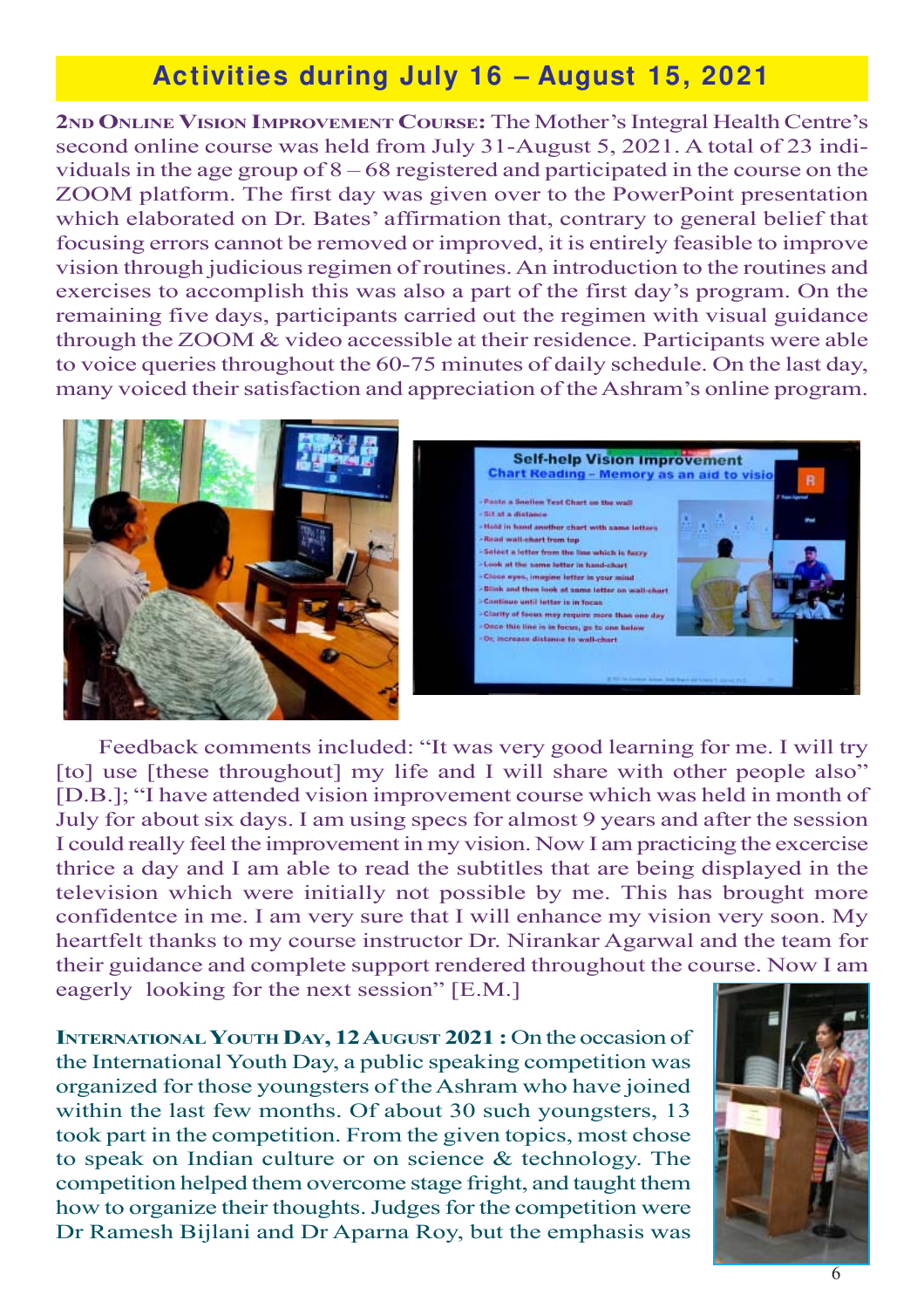set on participation rather than judgment. At the end, both judges shared with the audience their ideas about public speaking as well as the topics on which the participants spoke.



**MUSICAL OFFERING :** On the evening of 12 August 2021, a musical offering by Ashram youth was followed by devotional songs by Shri Gaurav Bisht with tabla accompaniment by Shri Siddhant Negi in the Meditation Hall.

**WEBINAR IN ASSOCIATION WITH SRI AUROBINDO SOCIETY, 12-14 AUGUST 2021 :** As part of celebrations for the 150<sup>th</sup> Birth Anniversary year of Sri Aurobindo, a webinar in Hindi was organized by the Ashram in association with Sri Aurobindo Society (Hindi Zonal Committee). Principal coordinators were Dr. Aparna Roy from Sri Aurobindo Ashram – Delhi Branch, and Shri Manoj Sharma from the Bhopal, M.P., chapter of Sri Aurobindo Society. Topics and speakers on the three days respectively were: *Sri Aravind ka Rashtra Chintan* (Dr Anil Vajpayee and Dr Suman Kochhar); *Sri Aravind ka Rachna Karm* (Dr Suresh Tyagi and Dr Charan Singh); and *Sri Aravind ka Yog* (Dr Ramesh Bijlani and Dr Alok Pandey).

**CHACHAJI'S BIRTH ANNIVERSARY, 13 AUGUST :** The day started with an invocation for



the divine Presence by Premsheela with accompaniment by Rangammai and Siddhant Negi. Later in the forenoon a havan was conducted at Chachaji's samadhi. In the afternoon, a film on Chacha ji was sreened. In the evening, Gaurav Bisht gave a musical offering with ac-

companiment on table by Siddhant Negi in the Meditation Hall. Thereafter, Premsheela led the Ashram choir in singing several patriotic songs and a favorite song of Chacha ji, *man lagyo yar fakiri mein* and Tara Didi



recited Sri Aurobindo's sonnet, 'The Divine Worker'.

**SHRI D.N. JHUNJHUNWALA MEMORIAL BHAJAN SANDHYA:** An online Bhajan Sandhya was held on Saturday, 14 August 2021 at 6.30 pm. The singer, Shri Siddhant Negi, was accompanied on the harmonium by Shri Chetan Nigam, on the tabla by Shri Gurbhej Singh, and on the tanpura by Premsheela.

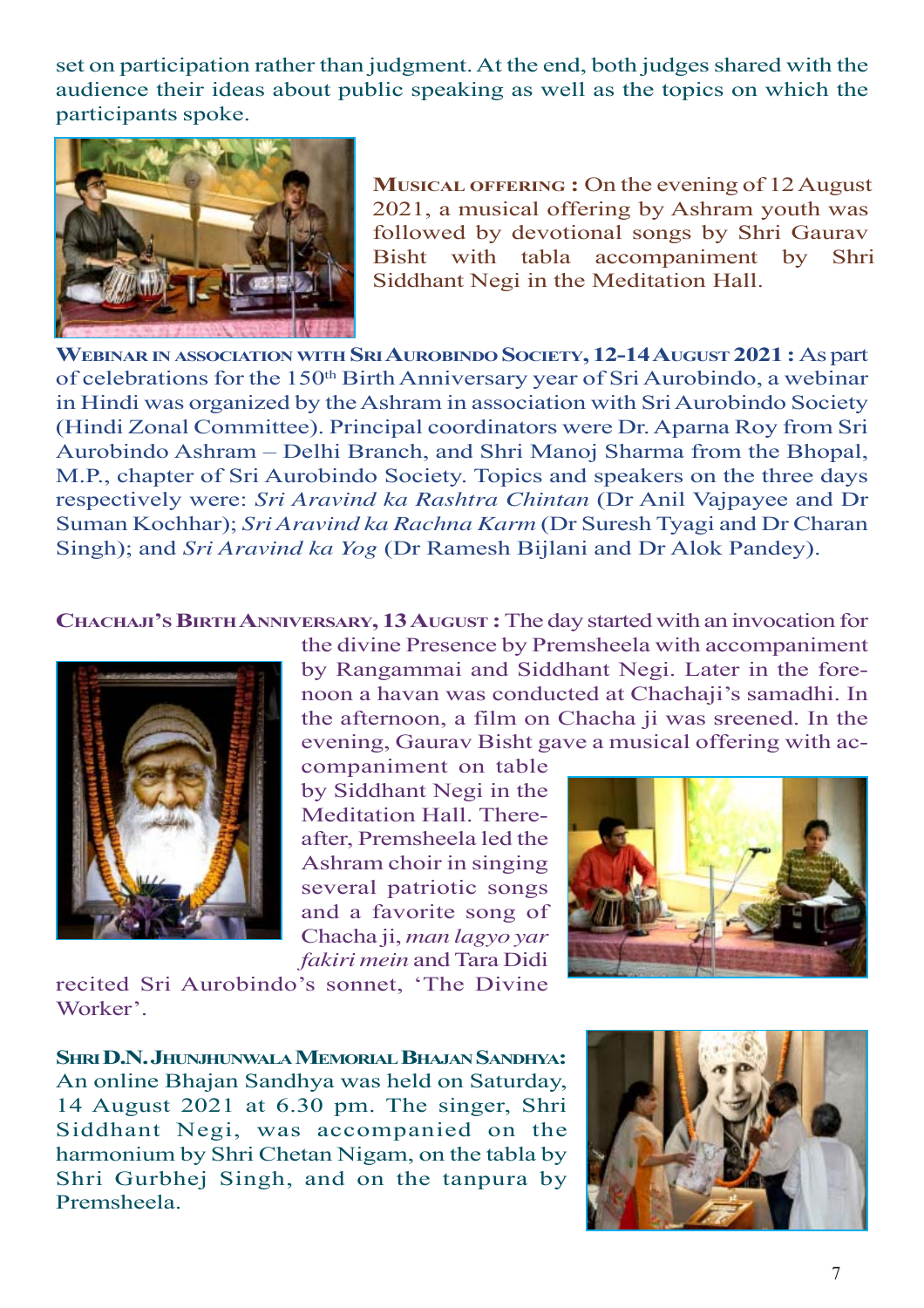**SRI AUROBINDO'S 149TH BIRTH ANNIVERSARY, DARSHAN DAY AND INDIA'S INDEPENDENCE DAY, 15 AUGUST :** The day began with invocation for the divine Presence by Srila Basu and others. Later in the forenoon, the Na-

tional Flag was unfurled by Tara Didi to the accompaniment of the National Anthem. This was followed by a talk on 'The Relevance of Sri



Aurobindo for the Young' by Dr. Ramesh Bijlani. Thereafter a musical offering of devotional songs by Shri

Shantanu Bhattacharya was followed by inauguration of

> an exhibition on Sri Aurobindo's life. Dr. Kiran Bedi, erstwhile Lt. Governor of Puducherry, was a special guest at lunch. With great interest, she spent some time going through the display of Mother's memorabilia in the Sri Smriti

hall. Shri Arjun Ram Beghwal,



the Hon'ble Minister of State for Culture, was present in the evening program which consisted of a March Past, hoisting of the Mother's flag and an enthusiastic rendering of the national song,



Bande Mataram. The devotees after kindling lamps of aspiration at Sri

Aurobindo's Shrine and in the Samadhi Lawn,gathered in the Meditation Hall for attending a musical homage to Sri Aurobindo by the Ashram choir led by Shri Shantanu Bhattacharya. Interspersed throughout the homage was reading of appropriate texts by Tara Didi.



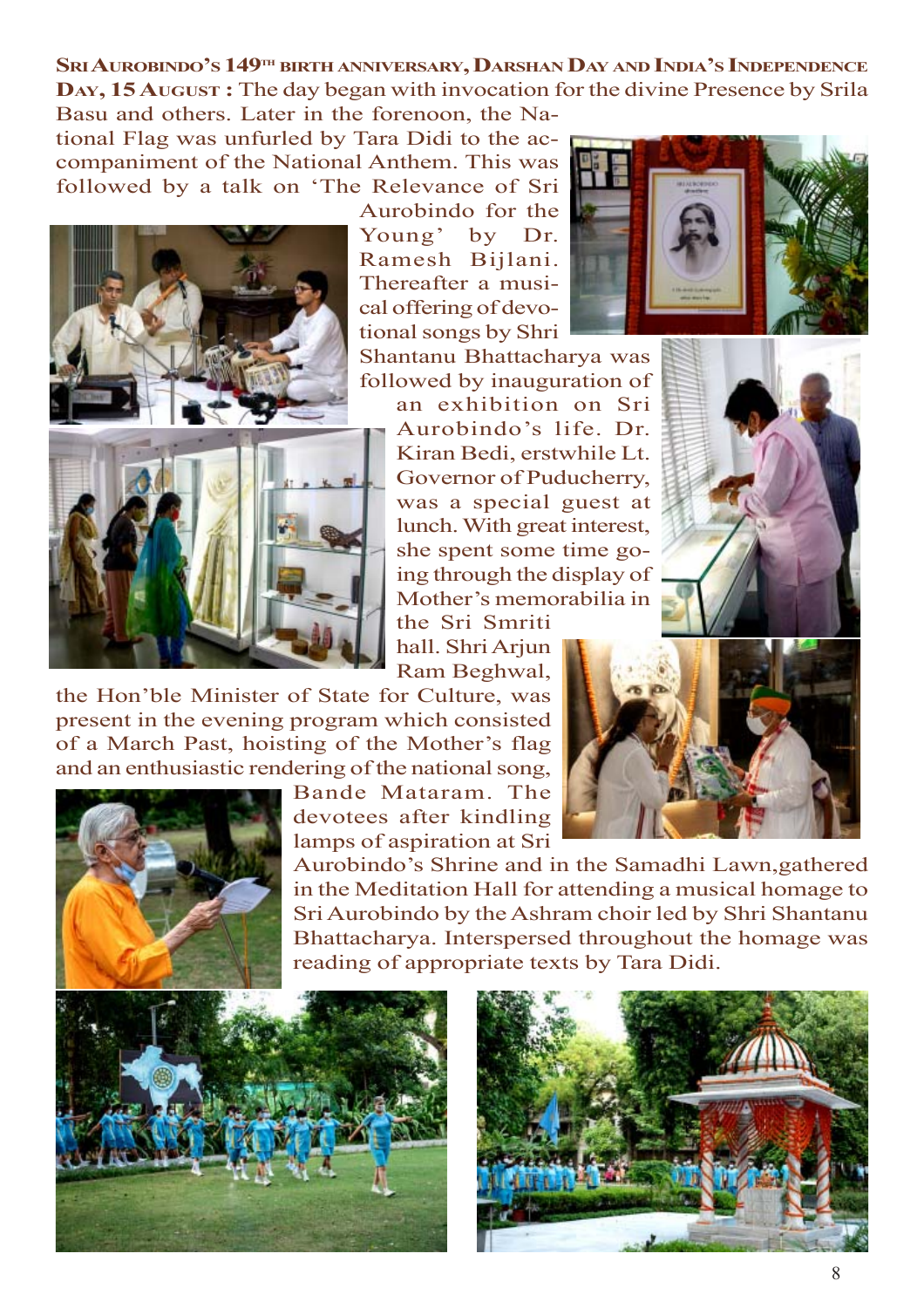#### **NEW YOUTUBE POSTINGS** : 16 July to 15 August, 2021

*Aarati to* Sri Aurobindo and the Mother | Devi Karunamayee श्रीअरविंद जीवन धारा : १९२६-१९५० तक - श्रीमती <u>मु</u>क्ता मंडाहर *Bhola boudalavaa re* by Devi Karunamayee *Jay Jay Jay Gurudev hare* by Devi Karunamayee Savitri by Sri Aurobindo : Book I Canto V Section V *Om Namo Bhagavate Vasudevaya* by Devi Karunamayee Mind Body Relationship in Health and Disease – Dr. Ramesh Bijalni Brief & Impartial look at Hinduism –Ramesh Bijlani & Jahnavi Pandya Homage to Sri Aurobindo https://www.youtube.com/watch?v=bGdPY49srKI

#### Title **Link**

https://www.youtube.com/watch?v=zrtH6ZIz0\_Y https://www.youtube.com/watch?v=VH-uV40WZIo https://www.youtube.com/watch?v=LB92ISC-y7w https://www.youtube.com/watch?v=zYEJAQpMGpU https://www.youtube.com/watch?v=lfk63N0Q\_o0 https://www.youtube.com/watch?v=QMHiV69511Y https://www.youtube.com/watch?v=qj0KUdTUWu0 https://www.youtube.com/watch?v=Im9Co4Q6l3Q

Note: Pictures can be viewed up to 150% size for finer detail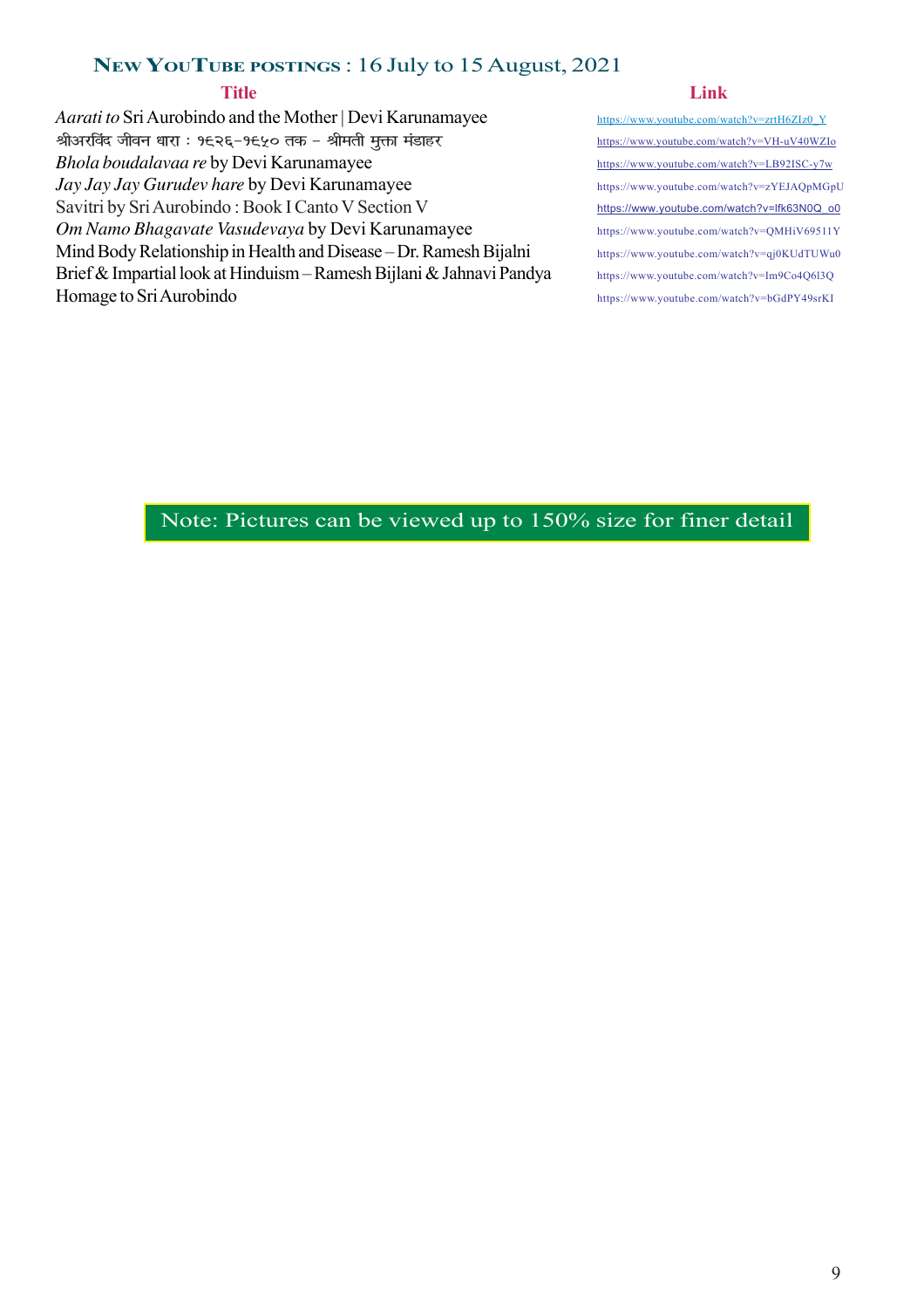## SRI AUROBINDO AND INDIA'S INDEPENDENCE **SHALL INDIA BE FREE ? (2)**

#### **NATIONAL DEVELOPMENTAND FOREIGN RULE**

In dealing with the Loyalist creed it will be convenient to examine first the general postulate before we can come to those which apply particularly to the conditions of

India. The contention is that a healthy development is possible under foreign domination. In this view national independence is a thing of no moment or at least its importance has been grossly exaggerated. Nations can very well do without it; provided they have a good government which keeps the people happy and contented and allows them to develop their economic activities and moral virtues, they need not repine at being ruled by others. For certain nations in certain periods of their development liberty would be disastrous and subjection to foreign rule is the most healthy condition. India, argue the Loyalists, is an example of such a nation in such a period. The first business of its people is to develop their commerce, become educated and enlightened, reform their society and their manners and so grow more and more fit for self-government. In proportion



as they become more civilised and more fit, they will receive from their sympathetic, just and discerning rulers an ever-increasing share in the administration of the country until with entire fitness will come entire possession of the status of British citizenship. The idea is that foreign rule is a Provi- dential dispensation or a provision of Nature for training an imperfectly developed people in the methods of civilisation and the arts of self-government. This theory is a modern invention. Ancient and mediaeval Imperialism frankly acknowledged the principle of might is right; the conquering nation considered that its military superiority was in itself a proof that it was meant to rule and the subject nation to obey; liberty, being denied by Providence to the latter, could not be good for it and there was no call on the ruler to concede it either now or hereafter. This was the spirit in which England conquered and governed Ireland by the same methods of cynical treachery and ruthless massacre which in modern times are usually considered to be the monopoly of despotisms like Turkey and Russia. But by the time that England had fastened its hold on India, a change had come over the modern world. The Greek ideas of freedom and democracy had penetrated the European mind and created the great impulse of democratic Nationalism which dominated Europe in the nineteenth century. The idea that despotism of any kind was an offence against humanity, had crystallised into an instinctive feeling, and modern morality and sentiment revolted against the enslavement of nation by nation, of class by class or of man by man. Imperialism had to justify itself to this modern sentiment and could only do so by pretending to be a trustee of liberty, commissioned from on high to civilise the uncivilised and train the untrained until the time had come when the benevolent conqueror had done his work and could unselfishly retire. Such were the professions with which England justified her usurpation of the heritage of the Moghul and dazzled us into acquiescence in servitude by the splendour of her uprightness and generosity. Such was the pretence with which she veiled her annexation of Egypt. These Pharisaic pretensions were especially necessary to British Imperialism because in England the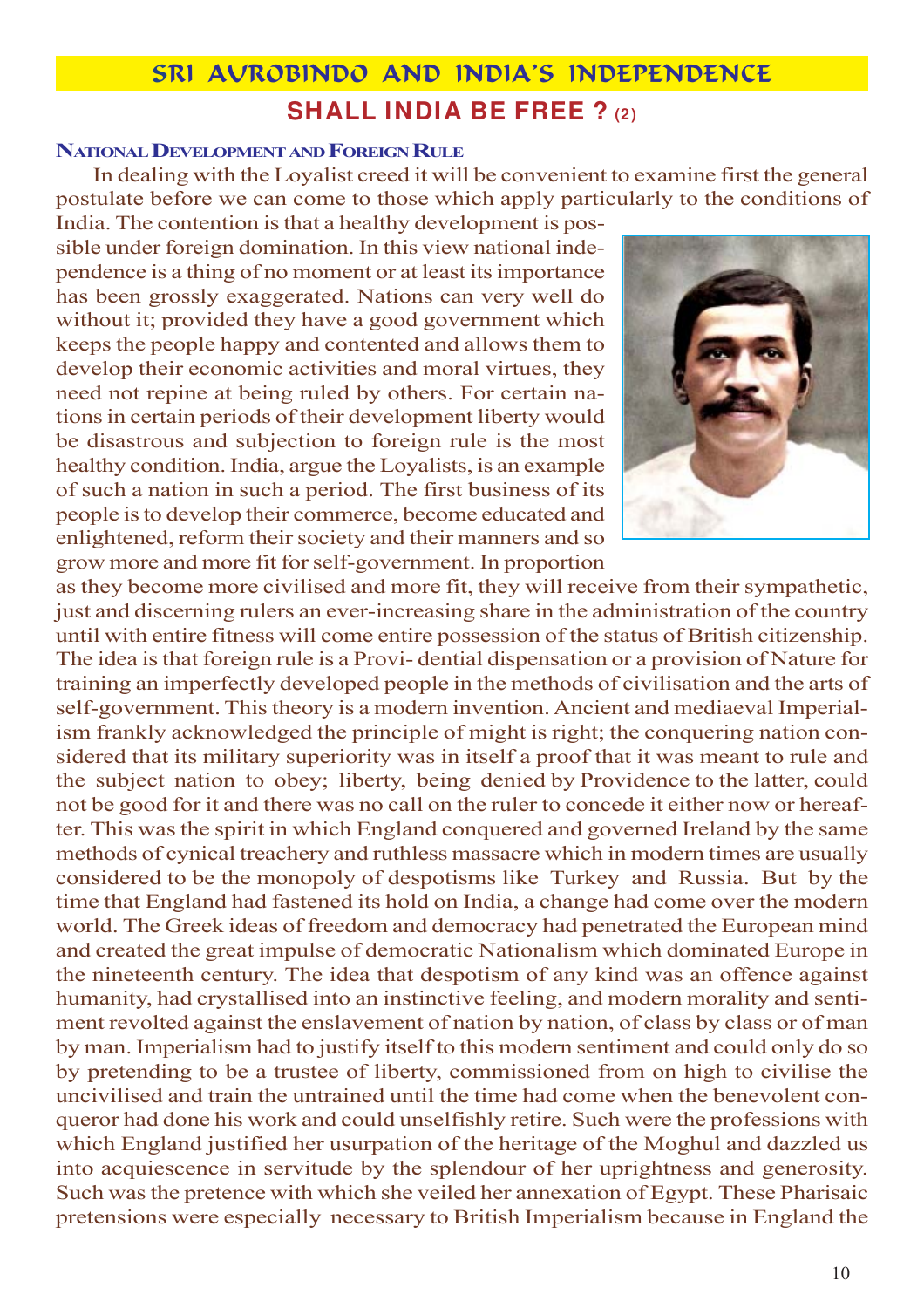Puritanic middle class had risen to power and imparted to the English temperament a sanctimonious self-righteousness which refused to indulge in injustice and selfish spoliation except under a cloak of virtue, benevolence and unselfish altruism. The genesis of the Loyalist gospel can be found in the need of British Imperialism to justify itself to the liberalised sentiment of the nineteenth century and to the Puritanic middle-class element in the British nation.

The question then arises, has this theory any firmer root? Is it anything more than a convenient theory? Has it any relations with actual facts or with human experience? To answer this question it is necessary to distinguish between three kinds of liberty, which are generally confused together. There is a national liberty or freedom from foreign control; there is an internal liberty or that freedom from the despotism of an individual, a class or a combination of classes to which the name of self-government is properly given; and there is individual liberty or the freedom of the individual from unnecessary and arbitrary restrictions imposed on him either by the society of which he is a part or by the Government, whether that Government be monarchical, democratic, oligarchic or bureaucratic. The question at issue is, then, which, if any, of these three kinds of liberty is essential to the healthy development of national life; or can there be such development without any liberty at all?

The object of national existence, of the formation of men into groups and their tacit agreement to allow themselves to be ruled by an organised instrument of administration which is called the Government, is nothing else than human development in the individual and in the group. The individual, standing alone, cannot develop; he depends on the support and assistance of the group to which he belongs. The group itself cannot develop unless it has an organisation by means of which it not only secures internal peace and order and protection from external attack but also proper conditions which will give free play for the development of its activities and capacities — physical, moral, intellectual. The nation or group is not like the individual who can specialise his development and throw all his energies into one line. The nation must develop military and political greatness and activity, intellectual and aesthetic greatness and activity, commercial greatness and activity, moral sanity and vigour; it cannot sacrifice any of these functions of the organism without making itself unfit for the struggle for life and finally succumbing and perishing under the pressure of more highly organised nations. The purely commercial State like Carthage is broken in the shock with a nation which has developed the military and political as well as the commercial energies. A purely military state like Sparta cannot stand against rivals which to equal military efficiency unite a greater science, intellectual energy and political ability. A purely aesthetic and intellectual state like the Greek colonies in Italy or a purely moral and spiritual community like the empire of Peru are blotted out of existence in the clash with ruder but more vigorous and many-sided organisms. No Government, therefore, can really be good for a nation or serve the purposes of national life and development which does not give full scope for the development of all the national activities, capacities and energies. Foreign rule is unnatural and fatal to a nation precisely because by its very nature it throws itself upon these activities and capacities and crushes them down in the interests of its own continued existence. Even when it does not crush them down violently, it obstructs their growth passively by its very presence. The subject nation becomes dependent, disorganised and loses its powers by atrophy. For this reason national independence is absolutely necessary to national growth. There can be no national development without national liberty.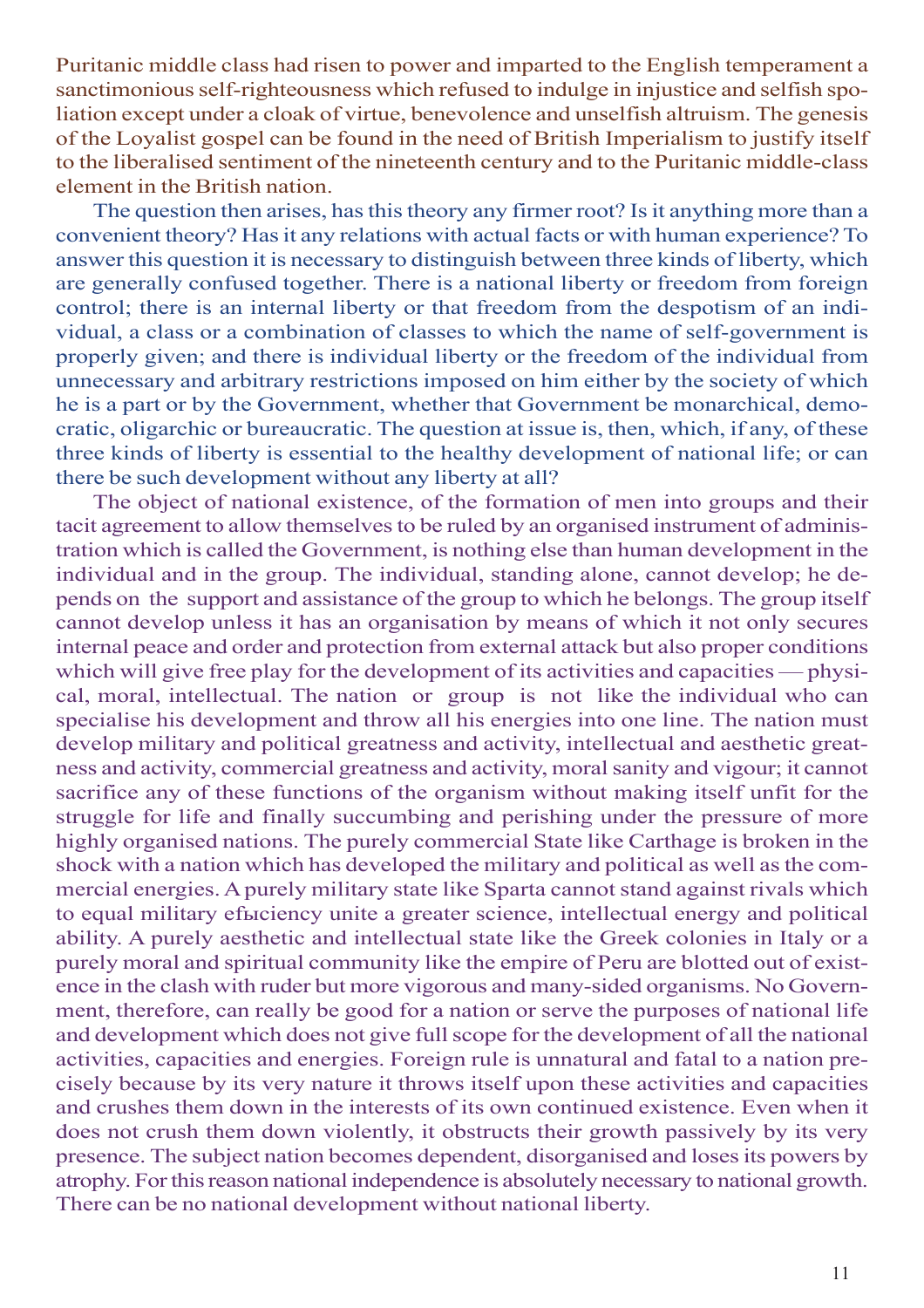Individual liberty is necessary to national development, because, if the individual is unduly hampered, the richness of national life suffers and is impoverished. If the individual is given free room to realise himself, to perfect, specialise and enrich his particular powers and attain the full height of his manhood, the variety and rapidity of national progress is immensely increased. In so far as he is fettered and denied scope, the development of the nation is cramped and retarded. A Government which denies scope and liberty to the individual, as all foreign Governments must to a considerable extent deny it, helps to cramp the healthy development of the nation and not to forward it. The development of the individual is and must be an embarrassment to the intruding power unless the numbers are so few that they can be bribed into acquiescence and support by the receipt of honours, employment or other personal advantages. For development creates ambition and nothing is more fatal to the continuance of foreign rule than the growth of ambitions in the subject race which it cannot satisfy. The action of Lord Curzon in introducing the Universities Act was for the British domination in India an act of inevitable necessity, which had to be done some time or other. Its only defect from the Imperialist point of view was that it came too late.

Just as individual liberty is necessary for the richness and variety of national development, so self-government is necessary for its completeness and the full deployment of national strength. If certain classes are dominant and others depressed, the result is that the potential strength of the depressed classes is so much valuable force lost to the sum of national strength. The dominant classes may undoubtedly show a splendid development and may make the nation great and famous in history; but when all is said the strength of the nation is then only the sum of the strength of a few privileged classes. The great weakness of India in the past has been the political depression and nullity of the mass of the population. It was not from the people of India that India was won by Moghul or Briton, but from a small privileged class. On the other hand the strength and success of the Marathas and Sikhs in the eighteenth century was due to the policy of Shivaji and Guru Govind which called the whole nation into the fighting line. They failed only because the Marathas could not preserve the cohesion which Shivaji gave to their national strength or the Sikhs the discipline which Guru Govind gave to the Khalsa. Is it credible that a foreign rule would either knowingly foster or allow the growth of that universal political consciousness in the subject nation which self-government implies? It is obvious that foreign rule can only endure so long as political consciousness can be either stifled by violence or hypnotised into inactivity. The moment the nation becomes politically self-conscious, the doom of the alien predominance is sealed. The bureaucracy which rules us, is not only foreign in origin but external to us, — it holds and draws nourishing sustenance for itself from the subject organism by means of tentacles and feelers thrust out from its body thousands of miles away. Its type in natural history is not the parasite, but the octopus. Selfgovernment would mean the removal of the tentacles and the cessation both of the grip and the sustenance. Foreign rule is naturally opposed to the development of the subject nation as a separate organism, to the growth of its capacity for and practice in selfgovernment, to the development of capacity and ambition of its individuals. To think that a foreign rule will deliberately train us for independence or allow us to train ourselves is to suppose a miracle in nature.

Bande Mataram April 29, 1907 – *Sri Aurobindo*